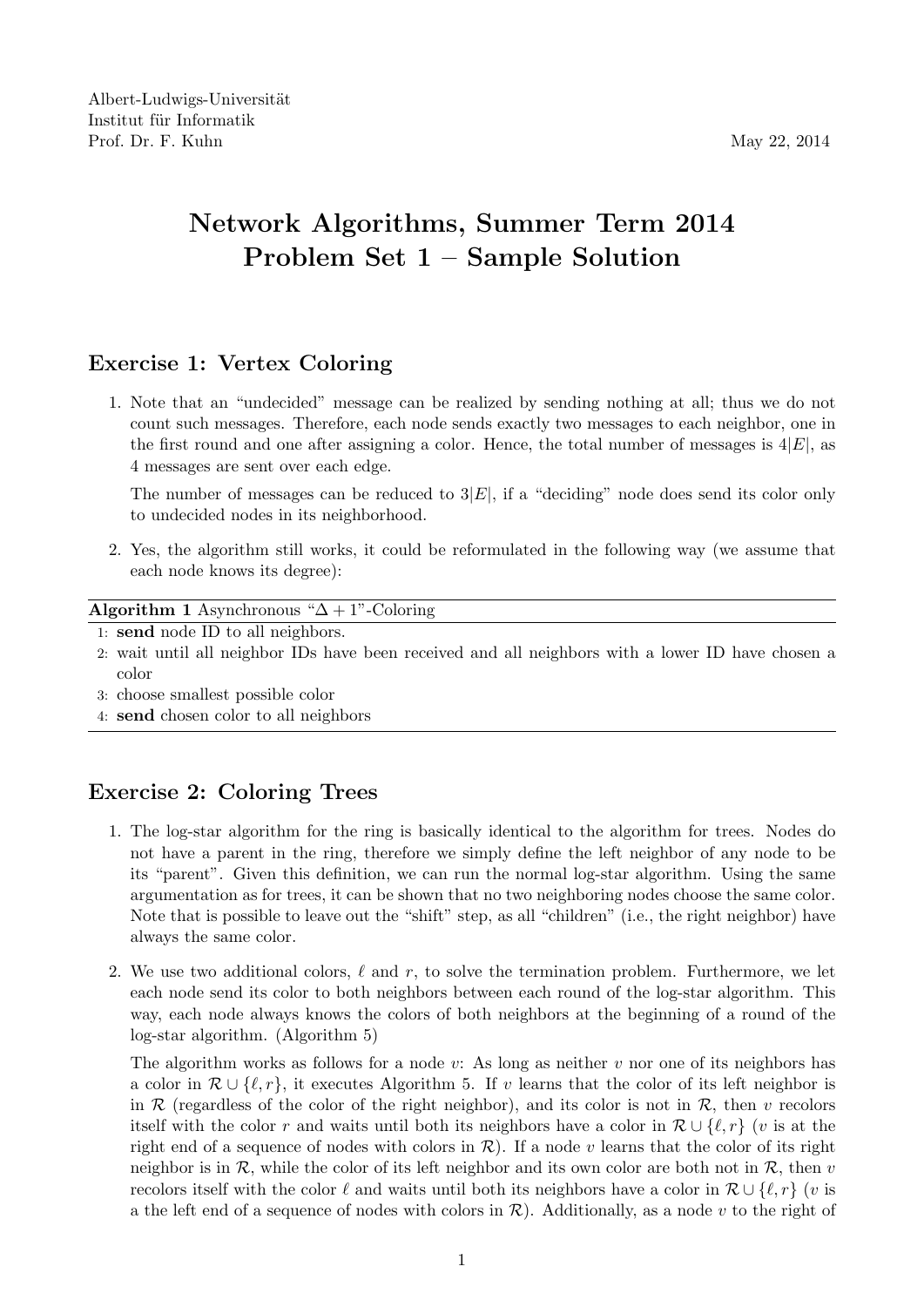**Algorithm 2** Synchronous "3"-Coloring of the Ring (alg. for node v)

1: send  $c_v$  to both neighbors; 2: **receive**  $c_{\ell}$  from left neighbor,  $c_r$  from right neighbor; 3: while  $c_v \notin \mathcal{R} \cup \{\ell, r\}$  do 4: if  $c_\ell \in \mathcal{R}$  then 5:  $c_v := r$ 6: else if  $c_r \in \mathcal{R}$  then 7:  $c_v := \ell$ 8: else if  $c_\ell = r$  then 9: do one step of Alg. 5 (Lines 6–9) with an arbitrary color  $c \in \mathcal{R}$  as parent color 10: else 11: do one step of Alg. 5 (Lines 6–9) 12: end if 13: **send**  $c_v$  to both neighbors; 14: **receive**  $c_{\ell}$  from left neighbor,  $c_r$  from right neighbor; 15: end while 16: if  $c_v > 2$  then 17: **wait until** both neighbors' colors are in  $\mathcal{R} \cup \{ \ell, r \}$ 18: wait until both neighbors have smaller colors (assuming  $5 < \ell < r$ ) 19: choose new color  $c_v \in \{0, 1, 2\}$  using **First Free** 20: **send**  $c_v$  to both neighbors 21: end if

a node colored  $r$  no longer receives new colors, we need the rule that  $v$  simply takes an arbitrary color  $c \in \mathcal{R}$  as the new color of its parent and computes its new color based on c and its own color in each round (Line 9).

Inside the first while-loop, v eventually reaches a color in  $\mathcal{R} \cup \{ \ell, r \}$ . After that, nodes with colors larger than 2 wait until their neighbors have also acquired a color in the range  $\mathcal{R} \cup \{\ell, r\}$ in order to start the color reduction phase. In the color reduction phase, we essentially use Alg. 3 from the lecture notes ("Reduce"), except that instead of starting with unique ID's, we start with an initial coloring.

To prove correctness, we have to show that when reaching Line 13 of the algorithm no two neighboring nodes u and v have picked the same color in  $\mathcal{R} \cup \{\ell, r\}$ . We show this for color r in more detail:

**Lemma 1.** Two neighbors u and v cannot both be colored  $r$ .

*Proof.* W.l.o.g., let u be the parent (left neighbor) of v. A node only adopts color r if its color is not in  $\mathcal{R}$ , but its parent color is in  $\mathcal{R}$ . This condition cannot hold for two neighboring nodes at the same time. Hence  $u$  and  $v$  cannot reach color  $r$  in the same round.

If u reaches color r first, then v will reduce its color according to an arbitrary parent color from  $\mathcal R$  in each following round until itself or its right neighbor reaches a color in  $\mathcal R$ . In the first case, v keeps its color in  $\mathcal{R}$ , in the second case, it chooses color  $\ell$  and thus, it will never choose color r.

If v reaches color r first, u's color must be in  $R$  and thus u will not change its color again, in particular not to color r, proving that two neighboring nodes cannot be colored with color  $r$ .  $\Box$ 

The same argumentation also applies to color  $\ell$ .

**Lemma 2.** Two neighbors u and v cannot both be colored with color  $c \in \mathcal{R}$ .

*Proof.* W.l.o.g., let u be the parent (left neighbor) of v. The logic of Alg. 5 ensures that no two neighboring nodes get the same color  $c \in \mathcal{R}$  in one step from outside  $\mathcal{R} \cup \{r, \ell\}$ . If both nodes